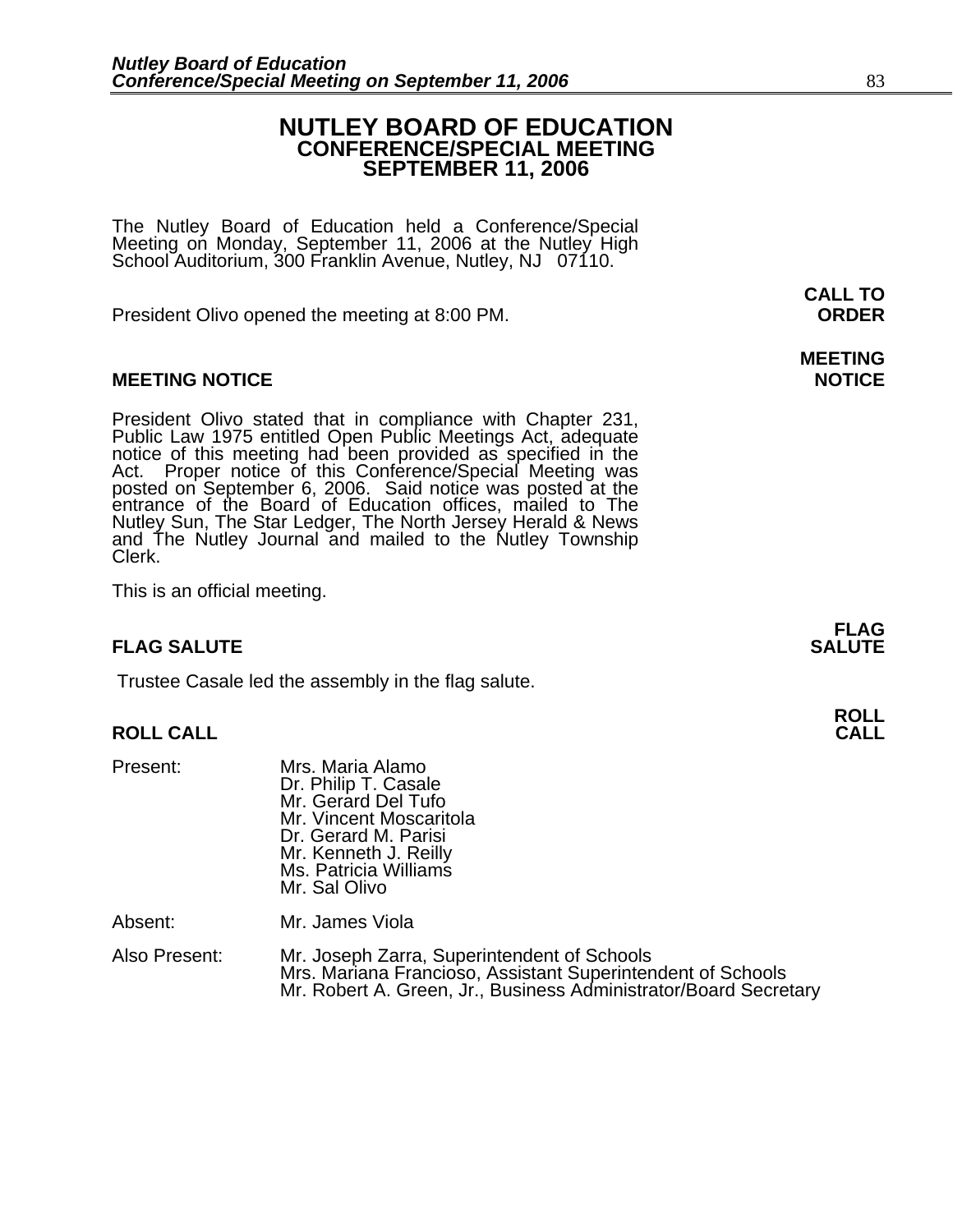### **SUPERINTENDENT'S REPORT SUPT'S REPORT**

Superintendent Zarra spoke about the following items:

-School buildings - ready for opening

-Thanked R. Green and M. Francioso

-Thanked Board for support

-New Principals - ready for school opening

### **BOARD SECRETARY'S REPORT**

Board Secretary Green stated that the school buildings are safe and ready for the school opening.

### **COMMITTEE REPORTS REPORTS**

Trustee Del Tufo spoke about the building conditions and the facilities throughout the district, especially Franklin Middle School.

President Olivo mentioned the high school gym is ready and thanked the teachers and custodial staff for all their hard work.

Trustee Alamo asked if the Superintendent would ask Commissioner Tucci to waive the fee for facility use by school booster clubs.

## **HEARING OF CITIZENS (Resolutions Only) OF CITIZENS**

Resident Donna Parro asked why the Food Service Director position was abolished.

### **RESOLUTIONS**:

Trustee Reilly moved, Trustee Del Tufo seconded, a motion that the Board approves the Resolutions numbers 1 through 5 as listed below.

Resolutions 1 through 5 were approved by roll call vote with the following exception:

1. Trustees Casale and Moscaritola voted "No" on Resolution 5 – Abolish Position – Cafeteria Director.

### 1. **AMEND APPROVAL OF PARTIAL PAYMENT TO A. PFLUGH, INC.**

BE IT RESOLVED that the Board of Education approves the amending of the resolution, approved at the August 28, 2006 Board Meeting, to reflect a change in the amount to \$142,486.46.

**BOARD SECRETARY'S** 

# **COMMITTEE**

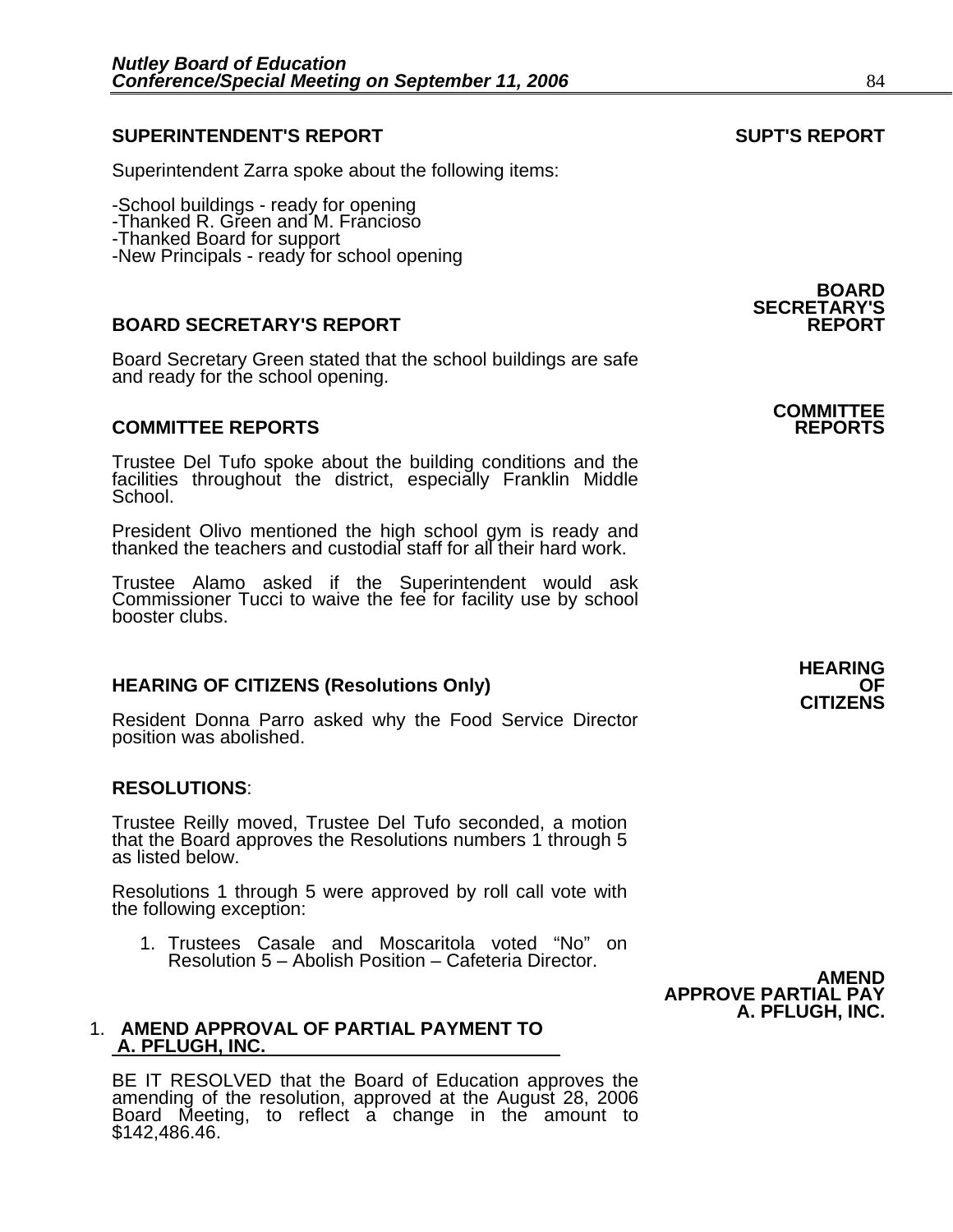### 2. APPROVAL OF PARTIAL PAYMENT TO NIRAM, INC.

BE IT RESOLVED that the Board of Education approves partial payment in the amount of \$582,030.00 to Niram. Inc. for the remediation of the Yantacaw School ceiling collapse.

# 3. **APPROVAL OF PARTIAL PAYMENT TO SPARTA STEEL CORP.**

BE IT RESOLVED that the Board of Education approves partial payment in the amount of \$22,540.01 to Sparta Steel Corp. for the Franklin Middle School Additions and Alterations Project as per the recommendation of the Board's architect and construction manager.

### **BILL LEARY** 4. **APPROVAL OF PARTIAL PAYMENT TO BILL LEARY AIR CONDITIONING & HEATING**

BE IT RESOLVED that the Board of Education approves partial payment in the amount of \$328,643.00 to Bill Leary Air Conditioning & Heating for the Franklin Middle School Additions and Alterations Project as per the recommendation of the Board's architect and construction manager.

### **CAFETERIA DIR.** 5. **ABOLISH POSITION – CAFETERIA DIRECTOR**

BE IT RESOLVED that the Board of Education approves the elimination and abolishment of the position of Cafeteria Director.

### 6. **APPOINTMENTS – Permanent Unassigned Substitutes**

Trustee Moscaritola moved, and Trustee Casale seconded, the following resolution. Upon being put to a roll call vote the resolution was approved.

BE IT RESOLVED that the Board of Education approves the appointments of the following permanent unassigned substitutes for the 2006-07 school year at the rate of \$81 per day and fringe benefits which include health benefits and dental plans:

Nicole Flynn Deborah Michels Stephanie Mozeika Michael Russomanno

### **APPROVE PARTIAL PAY SPARTA STEEL CORP.**

# **APPROVE PARTIAL PAY**

# **ABOLISH POSITION**

### **APPOINT PERM UNASSIGNED SUB**

# **APPROVE PARTIAL PAY**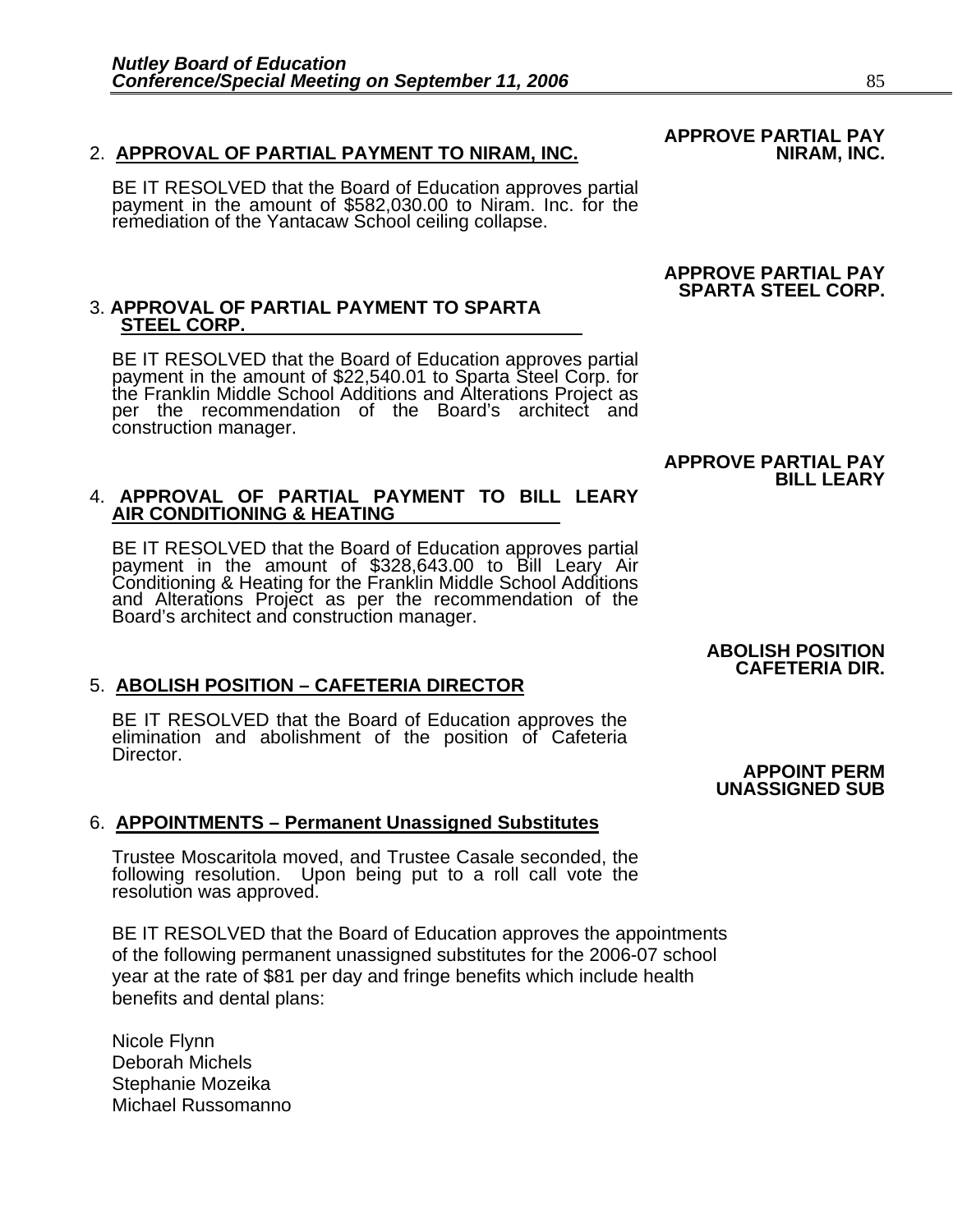BE IT FURTHER RESOLVED that these candidates met the district's requirements for the permanent unassigned substitute position which is the possession of a County Substitute Certificate.

### 7. **APPOINTMENTS – Professional Staff**

Trustee Williams moved, and Trustee Del Tufo seconded, the following resolution. Upon being put to a roll call vote the resolution was approved.

BE IT RESOLVED that the Board of Education approves the appointment of the personnel listed below for the 2006-07 school year, effective September 1, 2006 in accordance with the 2006-07 Teachers' Salary guide:

| Degree      | <b>Step</b> | Salary             |
|-------------|-------------|--------------------|
| $B.A.+15$   | 6           | \$43,000           |
| B.A.        | 6           | $21,000$ (p/t .5)  |
| <b>B.A.</b> | 6           | $21,000$ (p/t.5)   |
| B.A.        | 6           | 21,000 ( $p/t$ .5) |
| $B.A.+30$   | 6           | $22,000$ (p/t .5)  |
|             |             |                    |

### 8. **APPOINTMENT – Instructional Aide**

Trustee Alamo moved, and Trustee Moscaritola seconded, the following resolution. Upon being put to a roll call vote the resolution was approved.

BE IT RESOLVED that the Board of Education approves the appointment of Mrs. Lorraine Butler as instructional aide for the 2006-07 school year, effective September 1, 2006 at the annual salary of \$17,000 Step 7, in accordance with the 2006- 07 Secretarial Salary Guide.

### 9. **AMENDING RESOLUTION – Permanent Unassigned Substitutes**

Trustee Del Tufo moved, and Trustee Parisi seconded, the following resolution. Upon being put to a roll call vote the resolution was approved.

BE IT RESOLVED that the Board of Education approves the amending of the resolution Appointments-Permanent Unassigned Substitutes, approved at the August 28, 2006 Board Meeting, to reflect the following changes:

### **APPOINT INSTRUCTIONAL AIDE**

### **AMEND PERM UNASSIGNED SUB**

### **APPOINT PROF STAFF**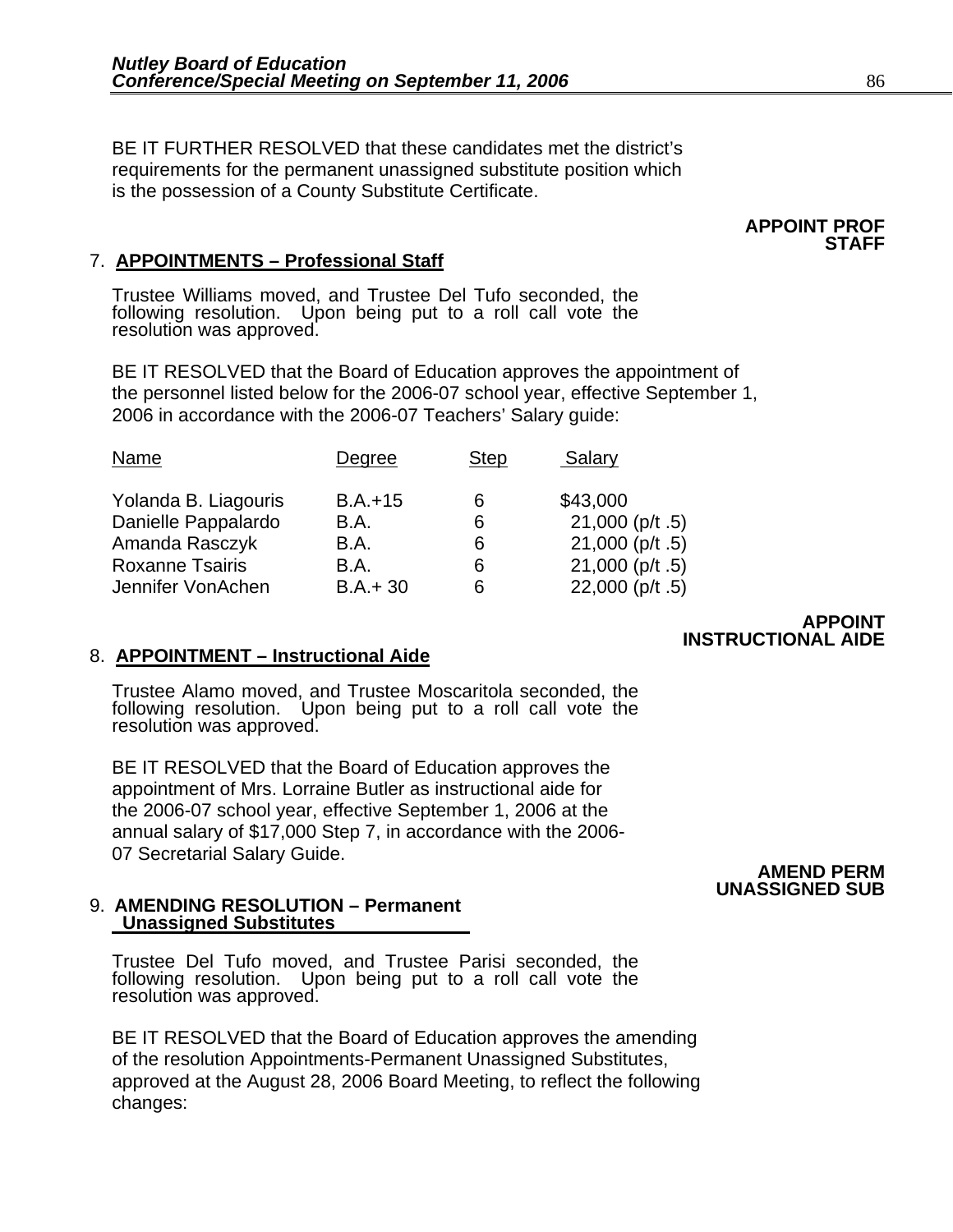Irene Amanezis - Resigned Jennifer VonAchen - Basic Skills Teacher

### **AMEND RESOLUTION PERSONNEL**

### 10. **AMENDING RESOLUTIONS – Personnel**

Trustee Del Tufo moved, and Trustee Alamo seconded, the following resolution. Upon being put to a roll call vote the resolution was approved.

BE IT RESOLVED that the Board of Education approves the amending of the various resolutions, listed below, to reflect the following changes:

Amending Resolution – Appointments-Professional Staff – approved at the July 24, 2006 Board Meeting:

Cynthia Lynch - from part-time to full \$52,000

Amending Resolution – Appointments-Non-Tenured Staff – approved at the July 24, 2006 Board Meeting:

Flavia Groeling - from part-time to full \$43,450

Amending Resolution – Appointments - Professional Staff approved at the August 28, 2006 Board Meeting:

Lesley Sciarrillo - from part-time to full \$42,000

**APPOINT P.T. AIDE** 

### 11. **APPOINTMENTS – Part-time Aide**

Trustee Casale moved, and Trustee Moscaritola seconded, the following resolution. Upon being put to a roll call vote the resolution was approved.

BE IT RESOLVED that the Board of Education approves the appointment of the part-time aides listed below for the 2006-07 school year, effective September 1, 2006, at the salaries indicated in accordance with the hourly rate established by the Board of Education:

| Name               | <b>Step</b> | <b>Hourly Rate</b> |
|--------------------|-------------|--------------------|
| Mary Ann Minichini |             | \$13.23            |
| Kathleen Pastena   |             | 13.23              |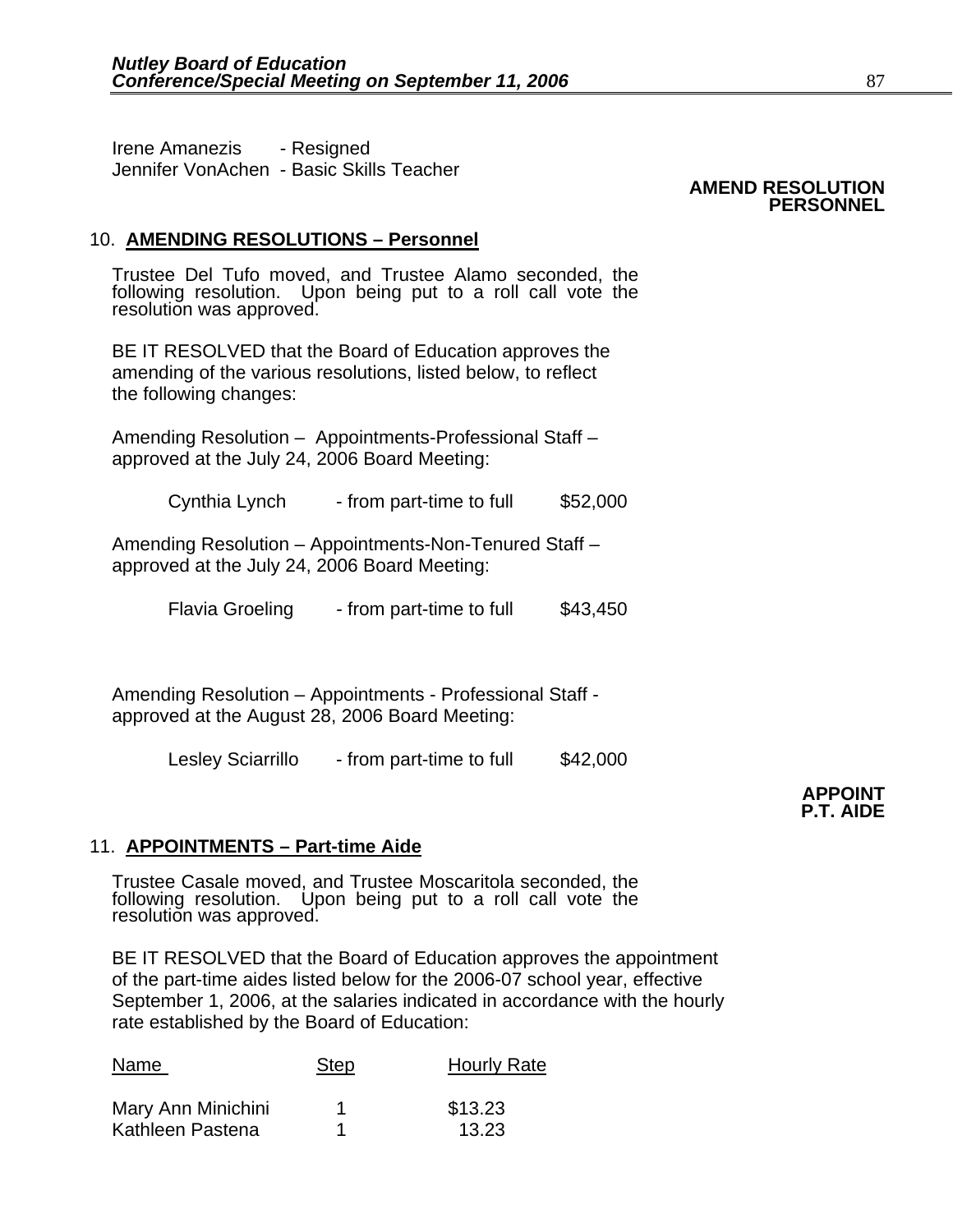### 12. **TRANSFER OF PERSONNEL**

Trustee Reilly moved, and Trustee Del Tufo seconded, the following resolution. Upon being put to a roll call vote the<br>resolution was approved.

BE IT RESOLVED that the Board of Education approves, upon the recommendation of the Superintendent of Schools, the following transfer:

| <b>NAME</b>      | <b>FROM</b> | TO       |
|------------------|-------------|----------|
| Jacqueline Maddi | Lincoln     | Yantacaw |

### 13. **APPOINTMENTS-BOE Extended Day Program**

Trustee Moscaritola moved, and Trustee Parisi seconded, the following resolution. Upon being put to a roll call vote the resolution was approved.

BE IT RESOLVED that the Board of Education approves the appointments of the School Age Extended Day Program employees, listed below for the 2006/2007 school year at the salaries indicated:

| Nurse (p/t)                                            | <b>Hourly Rate</b>            |
|--------------------------------------------------------|-------------------------------|
| Greengrove, Robin, R.N. Certified School Nurse         | \$33.00                       |
| Child Care Instructor (p/t)                            | Hourly Rate                   |
| Osetto, Danine<br>Tsairis, Roxanne<br>Von Achen, Jenny | \$27.00<br>\$25.00<br>\$25.00 |
| Child Care Aide (p/t)                                  | <b>Hourly Rate</b>            |
| Davis, Lee Ann                                         | \$12.75                       |
| Substitute Child Care Aide (p/t)                       | <b>Hourly Rate</b>            |
| Greiss, Marion<br>Ritacco, Linda                       | \$12.75<br>\$12.75            |

### **TRANSFER OF PERSONNEL**

**APPOINT BOE EXTENDED DAY**